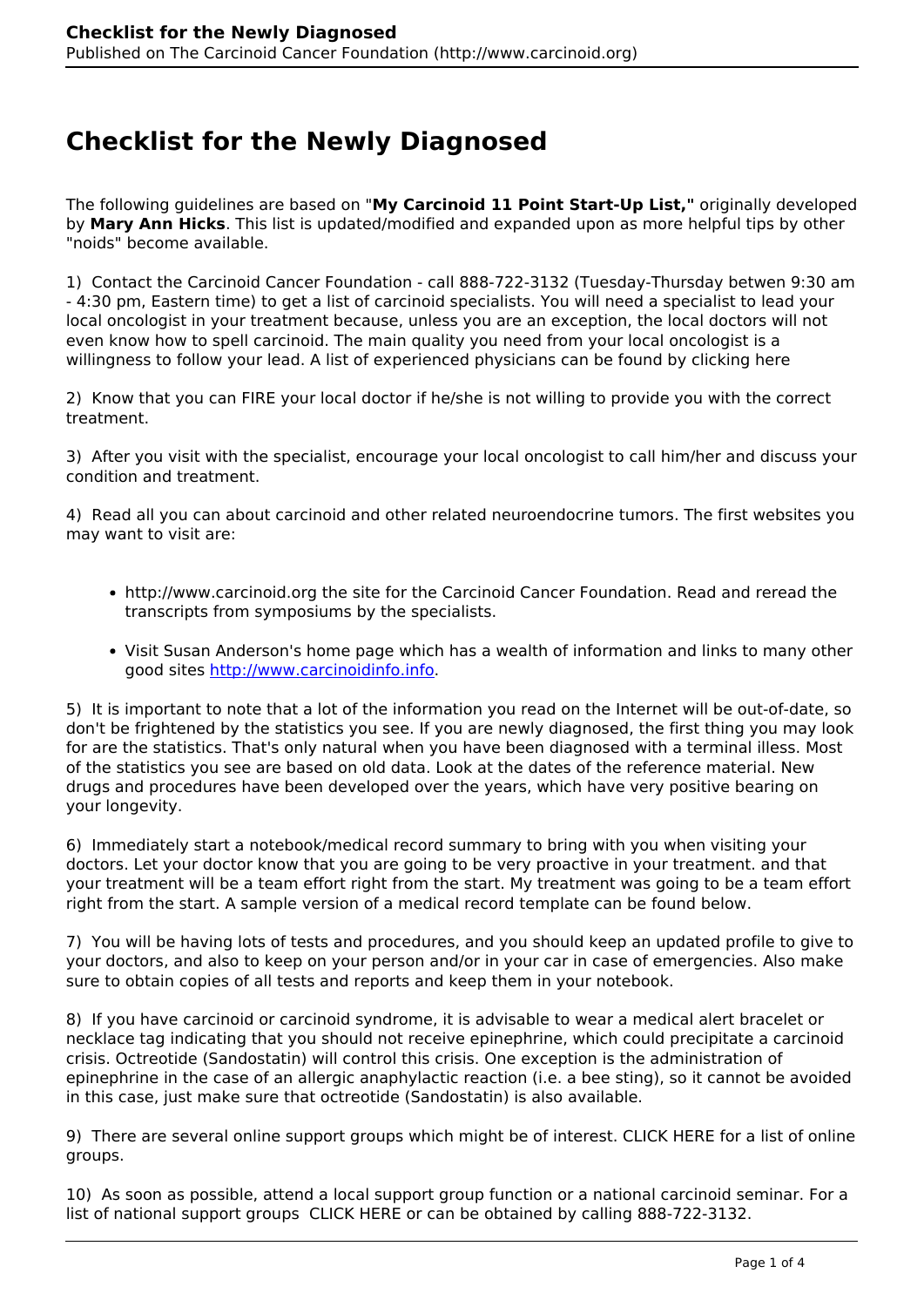(Tuesday-Thursday between 9:30 am - 4:30 pm Eastern time).

11) Don't sit around and isolate yourself. It is very easy to get depressed. Get out and work with others as much as possible.

MEDICAL RECORD TEMPLATE

Sample medical history supplied with kind permission by Susan Anderson. Susan Anderson's medical record template

Susan Anderson's Homepage: [http://www.carcinoidinfo.info](http://carcinoidinfo.info/)

============================================================

============

Diagnosis ICD Codes and Date Diagnosed

- 1. Carcinoid Cancer of Ileum with mets in Liver...ICD: 152.2 -- 10 May 1995
- 2. Infiltrating Ductal Carcinoma right breast...ICD: 174.9 -- 18 June 1999
- 3. Hypothyroidism (under active thyroid)..........ICD: .244.9 -- 29 June 2000
- 4. Rosacea........................................ICD: .695.3 -- 7 Dec. 2000
- 5. Hyperlipidemia.................................ICD: 272.4 -- March 2001
- 6. Neuropathy..(started in mid 1980's)..........ICD: .337.0 --
- 7. Rectocele...................................... -- 3 July 2002
- 8. Plantar Fasciitis.............................. -- 23 June 2004
- 9. Type II Diabetes Mellitus.....................ICD: 250.02 December 6, 2004
- 10. Seborrhea Blepharitis..........................ICD: 373.02
- 11. Rosacea Conjunctivitus........................ICD: 695.3
- 12. Tear deficiency...............................ICD: 375.15

## ============================================================

============

CURRENT MEDICATION (as of December 17, 2004):

- Sandostatin LAR 30 mg, injection every 28 days (began 11 March 1999) Before LAR, I injected 300 mcg, 3x day, began Feb. 1998

- Vitamin B12, 1000 units 1M, injected monthly (began 28 June 2001)

- INTERFERON ALFA 2b: Inject 3.0 million units 3x week (began 21 May 1999) stopped & changed to -->

- Peg Intron-A 0.3mL changed to 1X @ week on Jan. 22, 2003

- Synthroid, 1x day 0.05 mg 7/31/00; some adjustments now .112 mg
- Neurontin, 100 mg, 1 cap 3 x a day (began 20 August 2004)
- Vit B6 400 mcg 1x day
- Vit B3 (Niacinamide) 500mg 1x day
- Multi Vitamin, 1x day
- Omega-3 Fish Oil 1000 mg 1x day (hit and miss)
- Multi mineral, 1 x day (hit and miss)
- Estrace, (cream) little "dab" as needed (began 2 June 2000)
- Tetracycline, 1x day (250 MG),(started 7 December 2000) (or as needed for Rosacea)
- Metro Cream 0.75%, 2x day, thin film on face (started 7 December 2000)
- Stopped: Tamoxifen 20 mg, 1x day (6 July 1999 through 2 August 2004)
- Stopped: Bellaspas Tablets(Bellergal-S),1x day 2 Jan.2000 thru July 2004)

- Stopped: Lipitor, 20 mg,1x day(Began 3-27-01-Stopped 11-9-03) Muscle damage, ankles, feet, legs, pain, weakness

- Stopped: Glucosamine Sulfate 500 mg 3x daily (began 24 March 2002) (did not continue)
- Stopped: Crestor 10 mg, Began Apr 24, 2004,last June 22, 2004 (trial)
- Mefloquine 250 mg 1 x week for 6 weeks, March 5 -- April 9, 2004
- tPA (tissue plasminogen activator) infused 40 CCs:
- June 24, 2002, March 31, 2004

- Cortisone injection (for plantar fasciitis) 23 June 2004, 17 Sept. 2004

- Neupogen, 400 mcg, Aug. 12-15; Oct. 22-24, Nov. 1, 4; Dec. 2-5, 2004